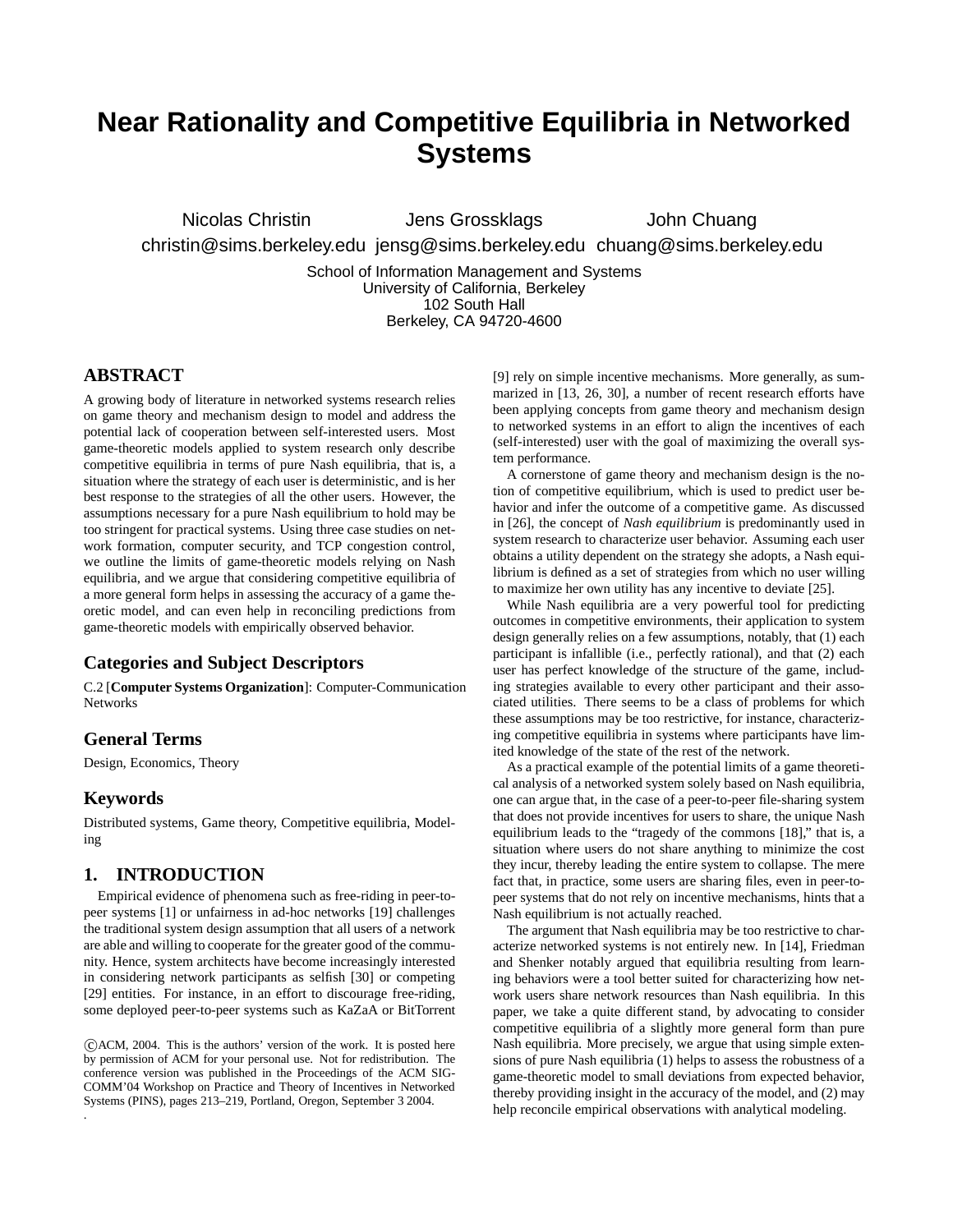We illustrate our point by presenting three case studies, on network formation, security, and TCP congestion control, where outcomes predicted by Nash equilibria are not entirely correlated by empirical observations. In each case study, we investigate if and how more general forms of competitive equilibria can be used to better describe observed behavior, or if, on the other hand, the model needs to be refined.

The remainder of this paper is organized as follows. In Section 2, we provide some background by formally discussing the concept of Nash equilibrium and its extensions or potential alternatives. In Section 3, we present our case studies. Finally, in Section 4, we discuss our findings, outline a possible agenda for future research, and draw conclusions from our observations.

## **2. BACKGROUND**

We consider strategic interactions (called *games*) of the following simple form: the individual decision-makers (also called *players*) of a game simultaneously choose actions that are derived from their available strategies. The players will receive payoffs that depend on the combination of the actions chosen by each player.

More precisely, consider a set  $N = \{1, ..., n\}$  of players. Denote as  $S_i$  the set of *pure* (i.e., deterministic) strategies available to player i, and denote as  $s_i$  an arbitrary member of i's strategy set. A probability distribution over pure strategies is called a *mixed* strategy  $\sigma_i$ . Accordingly, the set of mixed strategies for each player,  $\Sigma_i$ , contains the set of pure strategies,  $S_i$ , as degenerate cases. Each player's randomization is statistically independent of those of the other players. Then, u<sup>i</sup> represents player i's payoff (or *utility*) function:  $u_i(\sigma_i, \sigma_{-i})$  is the payoff to player i given her strategy  $(\sigma_i)$ and the other players' strategies (summarized as  $\sigma_{-i}$ ). An n-player game can then be described as  $G = \{N; \Sigma_i, \Sigma_{-i}; u_i, u_{-i}\}.$ 

Players are in a Nash equilibrium if a change in strategies by any one of them would lead that player to obtain a lower utility than if she remained with her current strategy [25]. Formally, we can define a Nash equilibrium as follows:

DEFINITION 1. *A vector of mixed strategies*  $\sigma^* = (\sigma_1^*,...,\sigma_n^*) \in$ Σ *comprises a mixed-strategy Nash equilibrium of a game G if, for*  $all \ i \in N \ and \ for \ all \ \sigma_i' \in \Sigma_i, \ u_i(\sigma_i')$  $u'_{i}, \sigma_{-i}^{*}) - u_{i}(\sigma_{i}^{*}, \sigma_{-i}^{*}) \leq 0.$ 

A pure-strategy Nash equilibrium is a vector of pure strategies,  $s^* \in S$ , that satisfies the equivalent condition.

The main advantage of the concept of Nash equilibrium resides in its simplicity. However, because Nash equilibria rely on very stringent assumptions on the capabilities and objectives of each player, they can predict counter-intuitive or unrealistic outcomes. Thus, the economics community has provided an increasing number of refinements to strengthen the concept of Nash equilibrium (e.g., perfect vs. proper equilibria). Similarly, some have investigated how to weaken the rational choice assumptions on which the Nash equilibrium concept is built: a rational player is expected to demonstrate error-free decision-making, to have perfect foresight of the game and to be unbounded in her computational abilities. Intuitively, players such as network users (which are not necessarily perfectly rational) or automated agents (which can be faulty, due to software bugs or misconfiguration, or have limited computational resources) will likely deviate from these rigid assumptions.

As an illustration of how the assumptions required in a Nash equilibrium may need to be relaxed in practice, consider, an experienced player whose strategy choice is almost perfectly correlated with a Nash prediction of a game but always contains a small error. She is playing in an auction with an asymmetry between the expected cost of overshooting and undershooting the Nash solution. If overshooting is less costly, the player's strategy will most likely contain a small upward bias. If a substantial part of the other players shares this marginal bias the outcome of the auction can be surprisingly far away from a Nash prediction [15]. Similarly, in a sealed-bid auction the Nash equilibrium outcome predicts that a player with a lower valuation will only sometimes win the auctioned good. However, this outcome is more likely if players share small imperfections in the execution of their Nash strategies [21].

Such systematic and non-systematic deviations and their outcomes have been motivation to formulate more generalized models of strategic behavior that include the notion of the Nash equilibrium as a special case. In particular, to relax the assumption of perfect rationality required by the concept of Nash equilibrium, some have introduced the concept of *bounded rationality*. Players that are bounded rational are not necessarily picking the best strategy available across the entire decision space, but instead are allowed to make small errors on a number of levels, such as the evaluation of the payoffs associated with a strategy, the assessment of the best available strategy, or the execution of a specific strategy.

Some techniques to model bounded rationality introduce (possibly small) amounts of noise into the decision-making process. As an example, the noisy introspection model [16] relies on (possibly many) layers of speculation on the beliefs about other players' beliefs. When all beliefs are perfectly correct, adding layers of speculation can only converge to a Nash equilibrium. However, the authors of [16] show that, by including some small (noisy) uncertainty in the conjectures about other players beliefs, the game can produce outcomes significantly different from a Nash equilibrium.

Another model of equilibrium with bounded rationality, called Quantal Response Equilibrium, or QRE [23], has been used to characterize equilibria in games where users make errors on the computation of the payoffs associated with a given strategy. Given two strategies and their associated payoffs  $(u_1, u_2)$ , with  $u_1 >$  $u_2$ , an a priori rational player may choose the strategy yielding  $u_2$  if she makes errors  $(\varepsilon_1, \varepsilon_2)$  in the computation of the payoffs  $(u_1, u_2)$  such that  $u_1 + \varepsilon_1 < u_2 + \varepsilon_2$ . McFadden showed that, in such a context, one could express the probability of choosing the strategy yielding  $u_1$  as a *power function*  $Pr(\text{choose } 1)$  =  $e^{\lambda u_1}/(e^{\lambda u_1}+e^{\lambda u_2})$ , where  $\lambda$  is a factor that characterizes the probability of the player making a mistake in the choice of the "right" strategy [22]. Namely,  $\lambda = 0$  indicates that the player chooses at random regardless of the payoffs, while  $\lambda \rightarrow \infty$  converges to the Nash behavior of always selecting the strategy with the higher payoff. At the Quantal Response Equilibrium, the vector of mixed strategies  $\sigma^*$  used by the players satisfies  $\sigma^* = T(u(\sigma^*))$ , where  $u(.)$  is the function that maps a set of mixed strategies to a set of payoffs, and  $T(.)$  is the function that maps a set of payoffs to a set of mixed strategies.<sup>1</sup> Thus, a QRE results in a set of conditions on the power functions.

Models such as QRE or noisy introspection are very useful as an empirical structure for uncovering features of payoffs from field data, or to obtain relationships between observables and primitives of interest [17]. In other words, models and equilibrium concepts for bounded rationality can help reconcile data observed experimentally with a game theoretic analysis.

For the preliminary analysis we present in this paper, we will focus on a particular type of bounded rational behavior, called *near rationality* [3, 27]. In near rational equilibria a player who is not perfectly maximizing her utility cannot improve her payoff by a substantial amount by playing her Nash strategy more accurately. While the personal losses for a player are potentially very small, the equilibria derived often represent substantial departures from a

<sup>&</sup>lt;sup>1</sup>The Brouwer fixed point theorem indicates that such an equilibrium exists as soon as the function  $T(e(.))$  is continuous.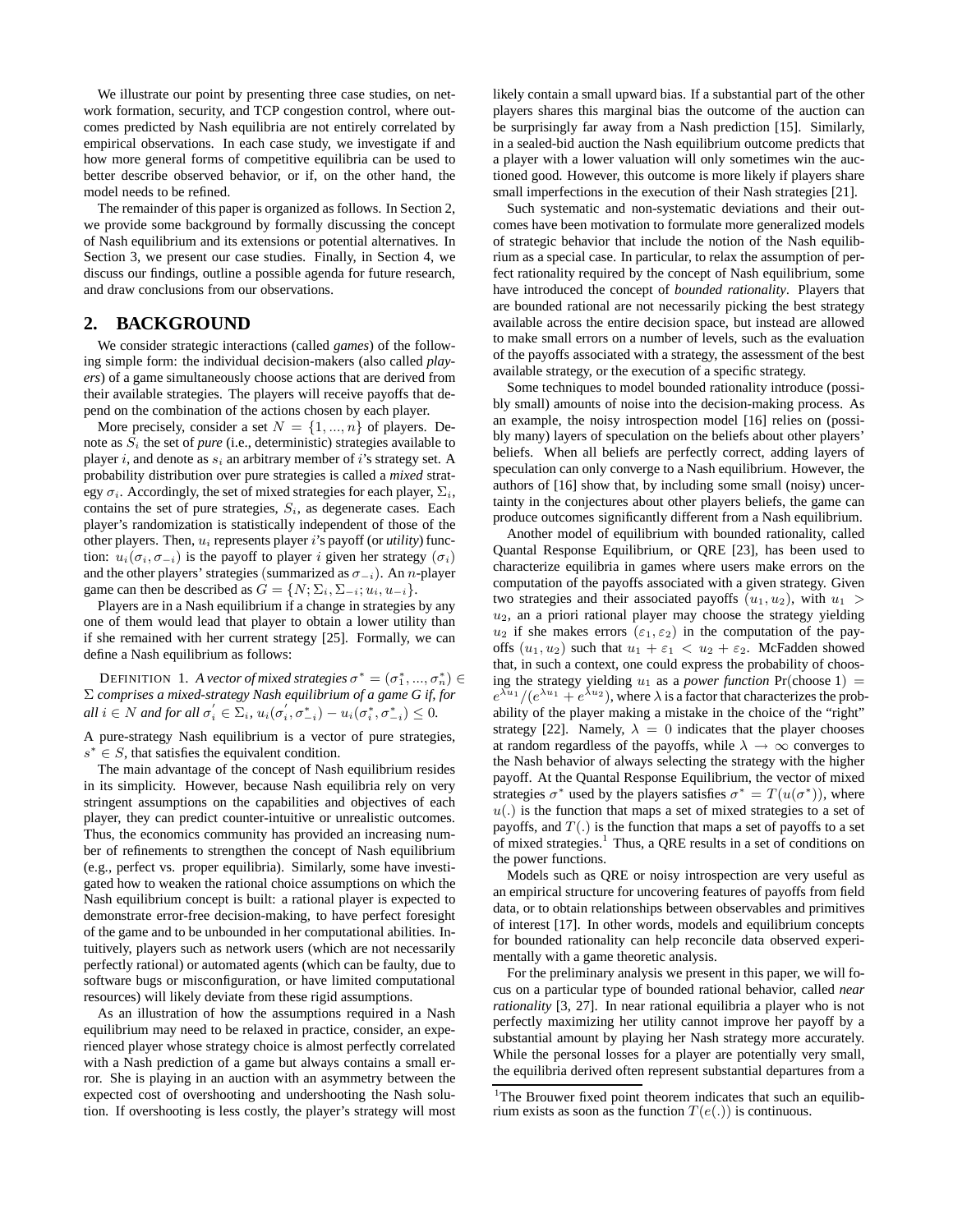prediction based on perfect Nash optimizing behavior. As we will discuss in the remainder of this paper, models of near rationality are appropriate for the description of empirical phenomena but can also contribute explanations and predictions of strategic behavior. In addition, we will also illustrate how models of near rationality can be used to assess the accuracy and robustness of a given game-theoretic model, which can possibly lead to refinements of the model.

## **3. CASE STUDIES**

In this section, we present three case studies on network formation, security, and TCP congestion control. For each of the case studies, we describe the interaction between the different participants in terms of a game, and note the discrepancies between the game outcome as predicted by a Nash equilibrium and the behavior observed empirically. Allowing for near rationality allows us to determine if the outcome is highly sensitive to small variations in player behavior, in which case the model might need to be refined. In cases where the model seems sufficiently robust, we then discuss whether considering near rational players can lead to more accurate predictions.

#### **3.1 Preliminaries**

Before we delve into the details of each case study, we discuss in more details the equilibrium concept that we use for the analysis in the remainder of this paper. As we mentioned before, we are interested in assessing if near rationality can help us build better game theoretic models for networked systems. Here, we will focus on a simple, but powerful model of near rationality, called the ε*equilibrium* [27].

The  $\varepsilon$ -equilibrium concept [27] is relaxing the conception of a fully rational player to a model where each player is satisfied to get close to (but does not necessarily achieve) her best response to the other player's strategies. No player can increase her utility by more than  $\varepsilon$  by choosing another strategy. Therefore, we locate an ε-equilibrium by identifying a strategy for each player so that her payoff is within  $\varepsilon$  of the maximum possible payoff given the other players' strategies.

Formally, an  $\varepsilon$ -equilibrium can be defined as follows:

DEFINITION 2. *A vector of mixed strategies*  $\sigma^{\varepsilon} = (\sigma_1^{\varepsilon}, ..., \sigma_n^{\varepsilon}) \in$ Σ *comprises a mixed-strategy* ε*-equilibrium of a game G if, for all*  $i \in N$ , for all  $\sigma'_i \in \Sigma_i$ , and a fixed  $\varepsilon > 0$ ,  $u_i(\sigma'_i)$  $\sigma_{-i}^{'} ) \,$  $u_i(\sigma_i^{\varepsilon}, \sigma_{-i}^{\varepsilon}) \leq \varepsilon.$ 

A pure-strategy  $\varepsilon$ -equilibrium is a vector of pure strategies,  $s^{\varepsilon} \in S$ , that satisfies the equivalent condition. If we allow  $\varepsilon = 0$  this condition reduces to the special case of a Nash equilibrium. Thus, one can consider ε-equilibria as a more generalized solution concept for competitive equilibria.

We emphasize again that other equilibrium concepts, including bounded rationality models, are probably equally, if not more, useful in modeling and analyzing networked systems. However, since the main objective of this paper is to show how equilibrium concepts that are conceptually quite close to Nash equilibria can help improve the game theoretic analysis of networked systems, we defer the discussion of the applicability of more elaborate models of near (or bounded) rationality to future work, and will use  $\varepsilon$ equilibria for the analysis in the remainder of this section.

#### **3.2 Network Formation**

For our first case study, we briefly discuss network formation by self-interested parties. Following seminal work in economics [20], network formation has lately received relatively significant attention in the networking research community. We refer the interested reader to recent studies, such as [7, 11], for an in-depth discussion of the problem. Here, our only focus is to show how considering near rational behavior, as opposed to Nash behavior, can help us validate or invalidate a game theoretic model.

We define a network as a set of  $n$  nodes connected by a set of k directed links (where  $k \leq 2n(n-1)$ ). Each node is used to store items that are of interest to other nodes. We follow the generic network model described in [6] where each node can request items, serve items, or forward requests between other nodes. As in [6], we assume shortest-path routing. Using a few simplifying assumptions (e.g., all nodes are considered to have the same capabilities, all links have the same establishment cost, and requests for items are uniformly distributed over the entire network), the authors of [6] express the cost associated to each node  $i$  as

$$
C_i = \frac{s}{n} + lEd_{i,j} + rEb_{j,k}(i) + m\deg(i) ,
$$

where  $Ed_{i,j}$  is the expected value of the topological distance (hopcount) between node i and another node j,  $Eb_{i,k}(i)$  is the expected value of the probability that node  $i$  is on the path between two arbitrary nodes j and k, and  $deg(i)$  is the out-degree of node i, that is, the number of nodes node  $i$  links to. The constants  $s, l, r$ and m represent the nominal costs associated with storing an item, retrieving an item one hop away, routing a request between two other nodes, and maintaining a connection to another node, respectively. From this cost model, we can immediately define the utility of node  $i, u_i$ , as

$$
u_i = -C_i \tag{1}
$$

Assume that nodes can choose which links they maintain, but do not have any control over the items they hold, and honor all routing requests. In other words, nodes are selfish when it comes to link establishment, but are obedient once links are established.

PROPOSITION 1. *With the utility function given in Eq. (1), if*  $m < l/n$ , the fully connected network where each node links to *every other node is a unique pure Nash equilibrium.*

PROPOSITION 2. If  $m > l/n$ , the star-shaped network, where *all links connect to or from a central node, is a pure Nash equilibrium.*

Propositions 1 and 2, whose proofs are in Appendix A, tell us that, if maintaining links is cheap, or if the network is small, the only Nash equilibrium is the fully connected network. If maintaining links is more expensive, or if the network is large, a star-shaped network is a possible Nash equilibrium.<sup>2</sup> While the star may not be a unique Nash equilibrium, the high aggregate utility of the star [6] suggests it may dominate other potential Nash equilibria. We note that the authors of [20] obtain comparable results using a slightly different cost model.

Thus, if the model is accurate, and if nodes behave fully rationally, we should expect predominance of fully-connected or starshaped networks in practice. However, if instead of considering Nash equilibrium, we now consider an  $\varepsilon$ -equilibrium, then, for any  $m \in [l/n-\varepsilon, l/n+\varepsilon]$ , *any* network topology created by adding an arbitrary number of links between peripheral nodes to a star-shaped network constitutes an  $\varepsilon$ -equilibrium. (This can be proven by simply including  $\varepsilon$  in all the derivations of Appendix A.) Additionally,

<sup>&</sup>lt;sup>2</sup>In the limit case where m is exactly equal to  $l/n$ , any network resulting from adding an arbitrary number of links between peripheral nodes to a star-shaped network constitutes a Nash equilibrium.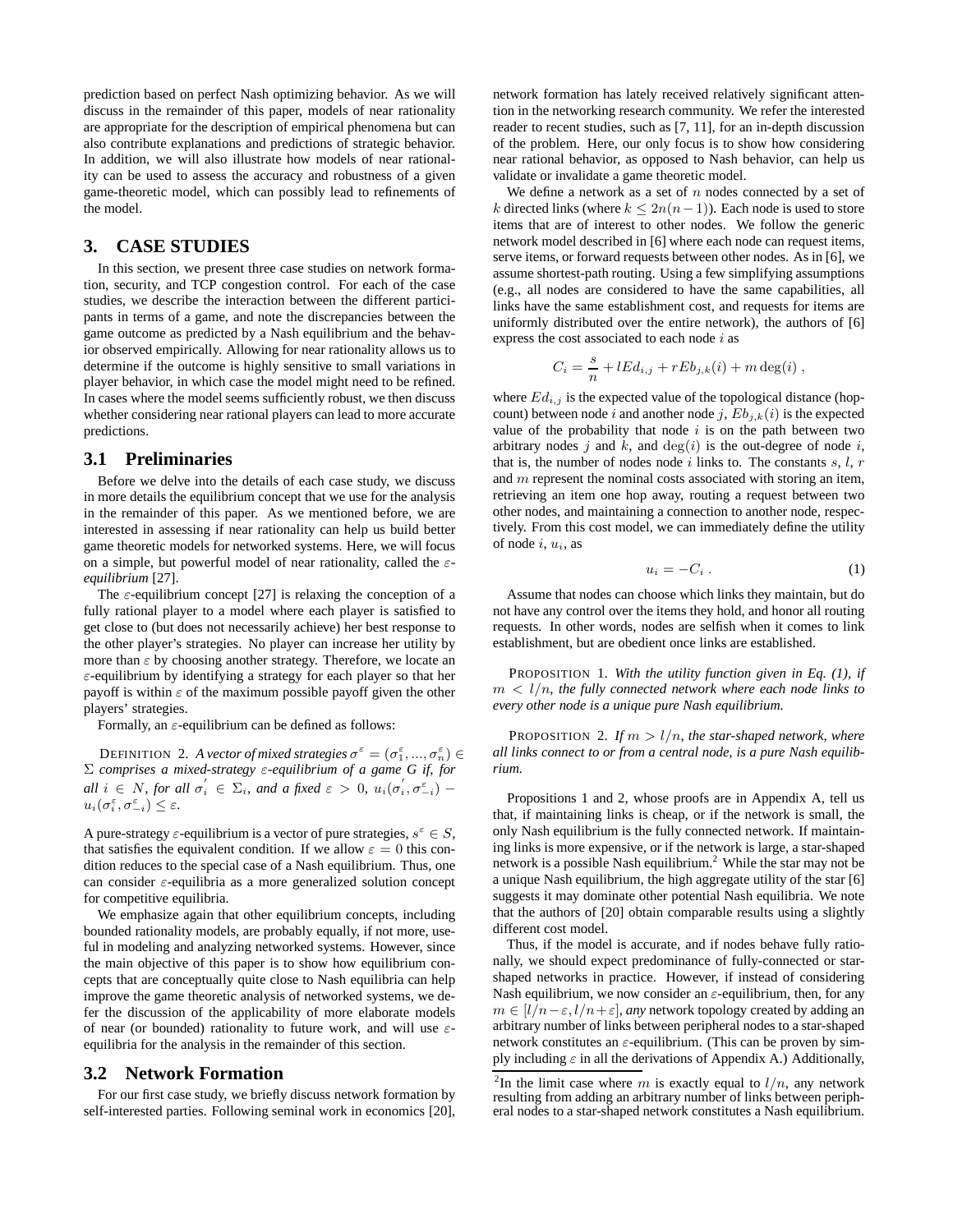if, to account for failures in link establishment due for instance to lossy channels, we allow nodes to use mixed strategies instead of being restricted to pure strategies, we conjecture that the range of possible values for m such that any network "between" a star and a full-mesh is an  $\varepsilon$ -equilibrium is much larger than  $2\varepsilon$ .

In other words, even a detailed cost model as proposed in [6] appears to be highly sensitive to small changes in player behavior. This high sensitivity hints that the game model needs to be refined, an intuition which is corroborated by empirical measurements. While star-shaped topologies or full meshes can indeed be found in existing networks (e.g., many small local area networks use star topologies), measurement studies of Internet topologies exhibit much more varied results [12]. Among the reasons why Internet topologies do not solely consist of an interconnection of star-shaped and fully connected networks, one can cite capacity constraints [7] or monetary incentives, which are not included in the cost model described above.

While proposing a game-theoretic model that captures these additional factors is outside of the scope of this paper, we summarize the outcome of this first case study as follows: considering near rationality instead of perfect rationality can help us evaluate the robustness of a model to small perturbations in the players actions. If the model seems to lack robustness, its chances of being an accurate model of reality decrease.

#### **3.3 Protection Against Security Threats**

With our second case study, we hope to show that slightly modifying the description of a game to account for near rationality allows to significantly improve the predictive quality of the game when compared to empirically observed behavior. To that effect, we look at the level of security users choose in a network subject to a security threat. Specifically, we focus on protection against potential distributed denial of service (DDoS) attacks. In the first stage of a DDoS attack, an attacker looks for a (set of) machine(s) whose control she can easily seize, to use as a platform to launch an attack of larger magnitude. For instance, by obtaining total control of a machine on a network, an attacker may be able to retrieve passwords and gain access to more secure machines on the same network.

We model here a network of  $n$  users, who are all potential targets in the initial stage of a DDoS attack. If we characterize the level of computer security that each user  $i$  adopts by a variable  $s_i$ , the user(s) with the lowest  $s_i$  (i.e.,  $s_i = s_{\min} = \min_i \{ s_i \}$ ) will be compromised. We assume that each user can infer the security level  $s_i$  used by every other user (e.g., by probing), and no finite security level  $s_i$  can be selected to guarantee a protection against all attacks. We further assume that the cost of implementing a security policy  $s_i$  is a monotonic increasing function of  $s_i$ . Specifically, to simplify the notations, we consider here that each user  $i$  that is not compromised pays  $s_i$  to implement their security policy. The compromised user(s), say user j, pays a fixed penalty  $P \geq s_i$  (for any  $s_i$ ), independent of the security level  $s_{\text{min}}$  she has chosen.

While very simplified, we conjecture this game is a relatively accurate model of the first stage of DDoS attacks that have been carried out in practice  $[10]$ <sup>3</sup>. We defer the study of the deployment of the attack beyond the first stage to future work. Also, we stress that, while the size  $n$  of the network does not play a central role in our model, we expect the scenario we describe to be more realistic in the case of a small corporate or university network, that is when  $n$  is reasonably small.

PROPOSITION 3. *The game described above has a unique pure Nash equilibrium, where all users choose an identical security level*  $s_i = P$ .

Proposition 3, whose proof we derive in Appendix B, tells us that, for a Nash equilibrium to hold, all users have to choose the highest level of security available. As in the first case study, one could consider pure  $\varepsilon$ -equilibria to check the sensitivity of the model to small changes in player behavior. It can be shown that, for this specific game, pure  $\varepsilon$ -equilibria produce results very close to Proposition 3, and thus the model seems reasonably robust to small perturbations. In fact, due to the symmetry of the game, one can conjecture that, regardless of the value of the penalty  $P$ , all users would implement the same security level in a pure equilibrium.

However, available data from large networks, e.g., [8], documents that different systems present highly heterogeneous security vulnerabilities, which in turn indicates that implemented security levels are highly disparate across machines. Hence, in the context of the security game we just described, a Nash equilibrium does not seem to accurately describe observed behavior.

Some of the possible explanations for the heterogeneity of the implemented security levels can be captured by more elaborate equilibrium models. In particular, (1) users have incomplete information on the levels of security deployed by other users, (2) the *perceived* benefit of installing security patches may be smaller than the overhead patching incurs, and (3) some users may be gambling (knowingly or not) on the seriousness of the security threats they face. These three arguments all make the case for considering ε-equilibria (to account for (1) and (2)) with *mixed* strategies (to account for (2) and (3)), rather than a pure Nash equilibrium.

PROPOSITION 4. *There exist mixed-strategy* ε*-equilibria with* ε ≤ P/4 *where all chosen security levels are distributed over the interval* [0, P]*.*

Proposition 4, which we prove in Appendix B, indicates that considering  $\varepsilon$ -equilibria with mixed strategies allows us to predict large dispersion of the chosen security levels, even for relatively low values of  $\varepsilon$ . This result seems to be more in line with the available measurement data. We further note that analogous results have been recently derived to quantitatively model price dispersion phenomena [5], where assuming a Nash equilibrium likewise fails to corroborate empirical measurements.

We emphasize that Proposition 4 only states that near rationality *can* explain dispersion. In particular, the proof of Proposition 4 we present in Appendix B uses a specific distribution function to show that there exist mixed  $\varepsilon$ -equilibria, with  $\varepsilon$  relatively small, that result in dispersion of the security levels over the entire spectrum  $(0, P)$ . However, we do not claim that the specific distribution used in the proof is a realistic characterization of user behavior; in fact, we believe that further work is required to provide a distribution function that accurately describes the mixed strategies implemented by each user.

Additionally, one can direct two critiques at the discussion on the security game we just presented. First, the discrepancies between the behavior predicted by a Nash equilibrium and that observed in practice may be due to an inaccurate game model, rather than from assuming a given type of equilibrium. Second, one can argue that while the assumption of perfect rationality, as required in a pure Nash equilibrium, is very debatable when strategies are selected by

<sup>3</sup>While this type of attack shares some similarities with worm propagation, notably searching for insecure machines [24], a worm typically propagates by infecting all machines on a network that are below a certain, *fixed*, security level, which is different from our hypothesis that only the machines with the lowest level of security are compromised.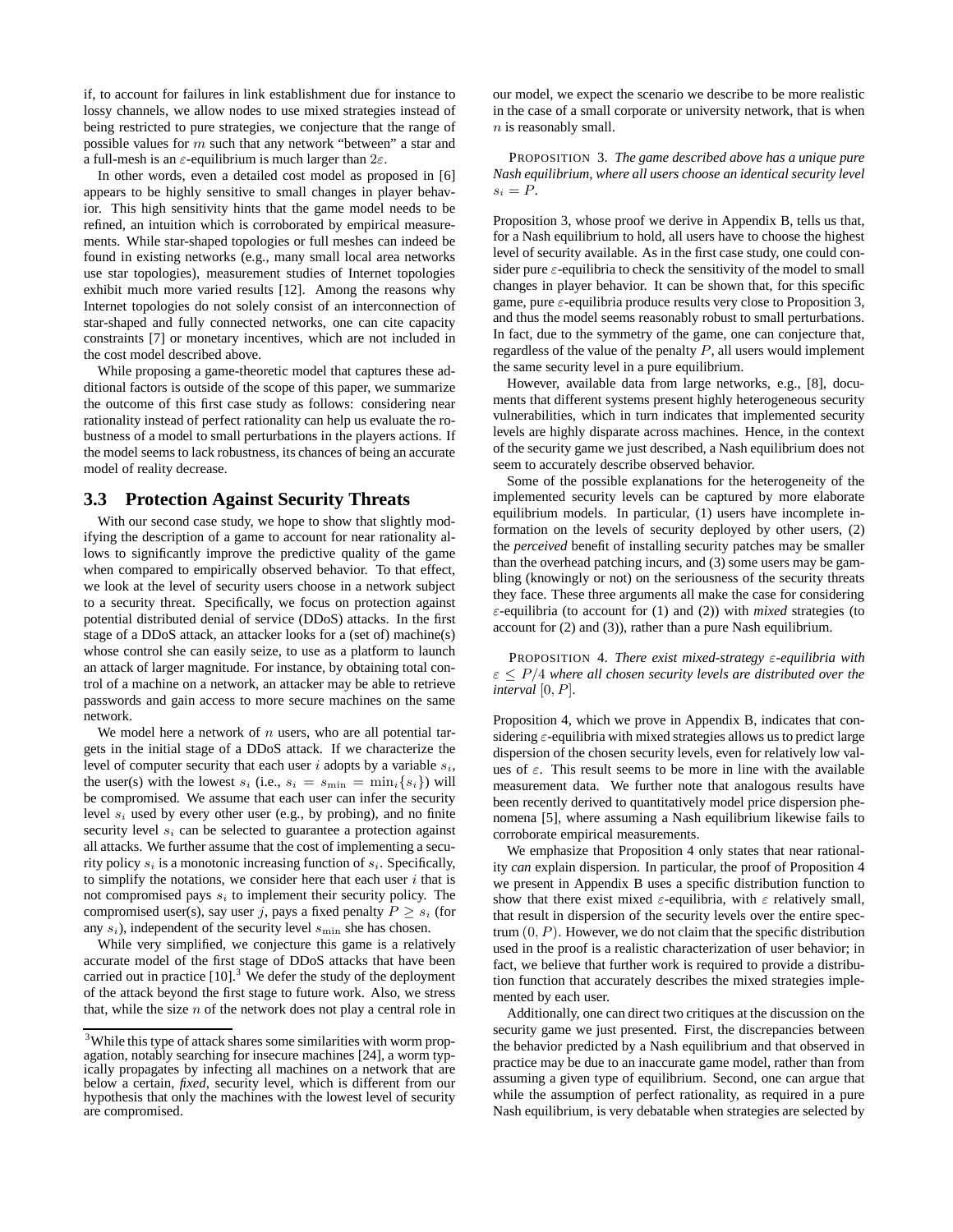humans (such as in the security game), perfect rationality is a much more reasonable assumption in the case of automated agents. However, neither of these arguments invalidates our case for considering near rationality as an additional tool to improve game theoretic modeling of networked systems.

# **3.4 TCP Congestion Control**

The last case study we propose has for object to further our case that considering near rationality is helpful in refining gametheoretic models for networked systems. This third case study relies on a game-theoretic analysis of the TCP transport protocol [2]. Each TCP sender relies on an additive-increase-multiplicativedecrease (AIMD) algorithm to adjust its sending rate in function of the congestion experienced on the path from sender to receiver.

In [2], Akella et al. present a game-theoretic analysis to model competition between different TCP senders for three of the most popular variants of TCP, namely, TCP Tahoe, TCP Reno and TCP SACK. In the *TCP Game* they describe, players are the TCP sources  $(i \in \{1, \ldots, n\})$ , which are allowed to adjust their individual additive increase ( $\alpha_i$ ) and multiplicative decrease ( $\beta_i$ ) parameters. In the TCP Game, the utility of each player is equal to her goodput, which is defined as the total amount of data transfered over a time interval, minus the amount of data that had to be retransmitted (presumably because of losses in the network) over the same time interval.

One of the insights presented in [2] isthat, for TCP SACK, a pure Nash equilibrium results in  $\alpha_i \rightarrow \infty$  (infinite additive increase) if  $\beta_i$  is held fixed, while  $\beta_i \rightarrow 1$  (no multiplicative decrease) if  $\alpha_i$  is held fixed. Simply stated, if all players in a TCP SACK network were behaving according to a Nash equilibrium, they would simply turn off congestion control, which would likely result in the network suffering from complete congestion collapse. However, TCP SACK is increasingly deployed on the Internet [4], and yet, we do not observe congestion collapse phenomena due to misbehaving TCP sources.<sup>4</sup>

One of the possible reasons proposed by the authors of [2] for the continued stable operation of the Internet is that a given user may face technical difficulties to modify the behavior of her machine to behave greedily. We submit this potential explanation can be partially captured by considering an  $\varepsilon$ -equilibrium instead of a Nash equilibrium. The cost of modifying the behavior of a given machine can indeed be viewed as a switching cost, to be included in the factor  $\varepsilon$ .

For simplicity, we assume here that players can only modify their additive increase parameter  $\alpha_i$ . (An analogous study can be carried out if we allow changes to  $\beta_i$ .) The authors of [2] show that, with TCP SACK, player i's utility (goodput) is given by

$$
u_i(\alpha_i, \alpha_{-i}) = c \frac{\alpha_i}{A + \alpha_i} \,,
$$

where c denotes the total capacity (bandwidth-delay product divided by the round-trip-time) of the bottleneck link, and

$$
A = \sum_{j \neq i} \alpha_j .
$$

Therefore, having an  $\varepsilon$ -equilibrium implies that, for any  $\alpha'_i$ ,

$$
u_i(\alpha'_i, \alpha_{-i}) - u_i(\alpha_i, \alpha_{-i}) \leq \varepsilon ,
$$

so that

$$
c \frac{A(\alpha_i' - \alpha_i)}{(A + \alpha_i')(A + \alpha_i)} \le \varepsilon.
$$
 (2)

If we allow  $\alpha_i = 0$  and  $\alpha'_i \to \infty$ , an  $\varepsilon$ -equilibrium can only occur for  $\varepsilon \geq c$ , that is, when  $\varepsilon$  is larger than the maximum utility achievable. In such a scenario,  $\varepsilon$  is so large that all players select a value for their parameter  $\alpha_i$  at random.

Adding the assumption that variations of  $\alpha_i$  are bounded leads to much more interesting results.<sup>5</sup> Specifically, let us impose  $\alpha'_i$  –  $\alpha_i \leq K$  for  $K \in \mathbb{N}$ . For simplicity, let us set the initial values for  $\alpha_i$  to the default value in TCP implementations, that is,  $\alpha_i = 1$  for all *i*. Then, we have  $A = n - 1$  and  $0 \le \alpha'_i \le K + 1$ . Substituting in Eq. (2), we have a  $\varepsilon$ -equilibrium as soon as

$$
\varepsilon \geq c \frac{K}{n} \, .
$$

Hence, in a network with a large number of TCP senders, the default TCP implementation can be an  $\varepsilon$ -equilibrium for small values of  $\varepsilon$ . This is one of the possible explanations why the predicted Nash behavior that all users would turn off TCP congestion control primitives is not observed.

## **4. DISCUSSION**

We have shown through three case studies that considering competitive equilibria of a more general form than pure Nash equilibria can be beneficial in systems research. In particular, we discussed how allowing players to slightly deviate from their optimal utility can help reconcile game-theoretic models and observed player behavior.

The first case study on network formation showed how slightly relaxing the assumption that the players are perfectly rational was useful in assessing the sensitivity of a game theoretic model to small perturbations, thereby helping to evaluate its likelihood to be a realistic model. The second case study on the implementation of security policies showed how the interaction of uncertainties in the decision making process and the payoff evaluation could be used to explain empirical behavior. The third case study on TCP congestion control showed how combining refinements to a model description with a relaxation of the assumptions in force by employing a more generalized equilibrium concept can improve the match between the (analytically) predicted outcome and the (empirically) observed behavior.

From a system design perspective, we note that, even in games in which the actions of each player resulting in a pure Nash equilibrium are undesirable from the system designer's perspective, near rational players may actually settle for a desirable outcome. This is a possible explanation why the Internet does not suffer from congestion collapse, despite the inefficiency of the Nash equilibrium in the TCP SACK game. Conversely, potentially desirable outcomes associated with a Nash equilibrium may prove difficult to reach unless all players are perfectly rational. The security game we described presents an instance of such a phenomenon. Thus, it appears that taking into account uncertainty factors can be useful in both game specification and mechanism design.

<sup>&</sup>lt;sup>4</sup>In fact, the authors of [2] point out that the Nash equilibria for TCP NewReno and TCP SACK are similar. TCP NewReno and TCP SACK combined currently account for an overwhelming majority of all traffic on the Internet, which hints that the observed stable operation of the Internet probably does not result from having a mix of different TCP variants in the network.

<sup>&</sup>lt;sup>5</sup>Note that there are several possible justifications for bounding the variations on  $\alpha_i$ . For instance, because obtaining perfect knowledge of the state of the entire network is difficult (or impossible) for a given user, each user may instead incrementally probe the network to discover her optimal setting for  $\alpha_i$ . Such a probing behavior can be captured as a repeated game where, for each repetition,  $\alpha'_i - \alpha_i \leq \overline{K}$ . This type of model thus presents some similarities with the learning behavior that is thoroughly studied in [14].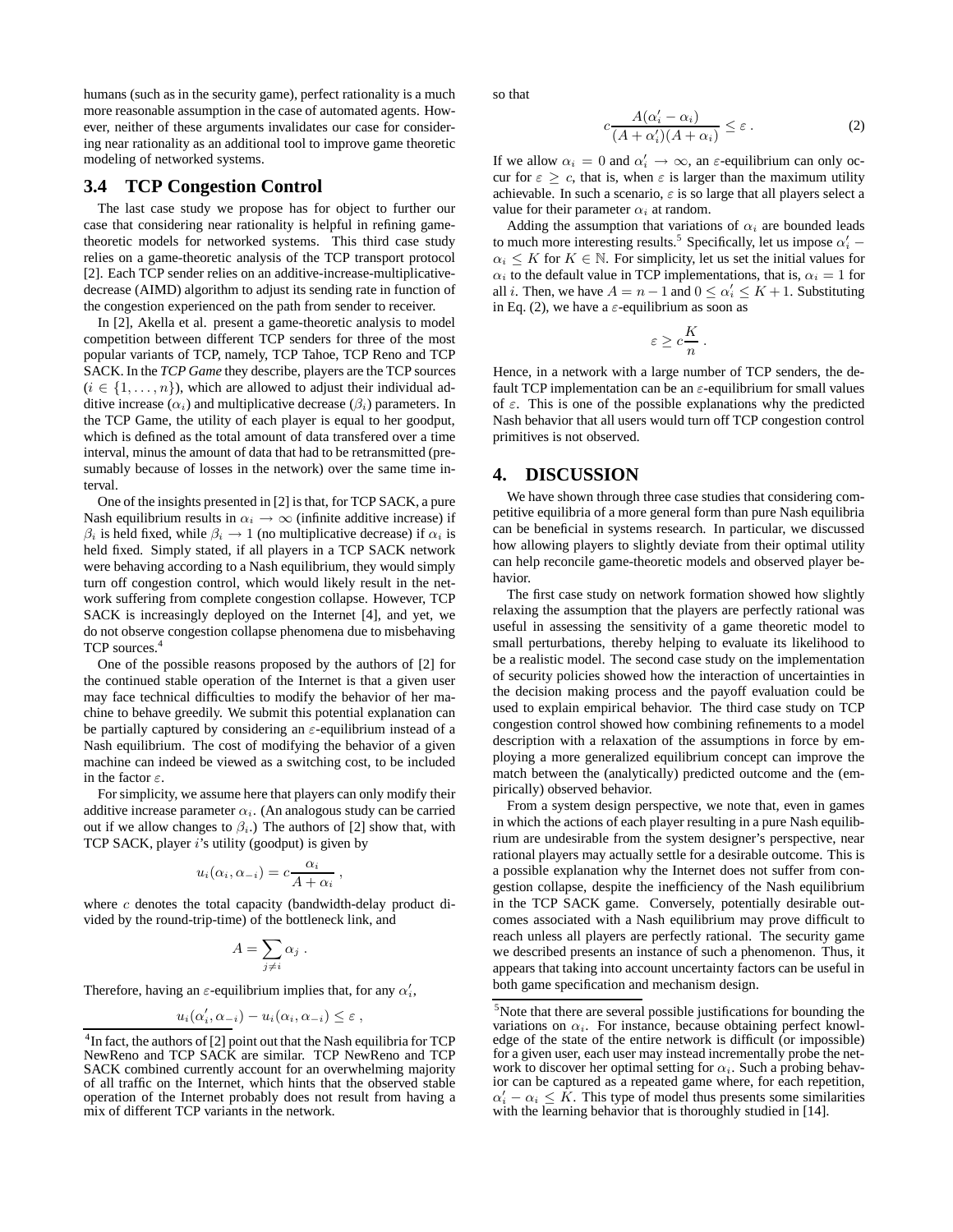An alternative to modeling near rationality is to refine the game specification, to capture all factors with any conceivable influence on the game outcome. However, we argue that the two approaches are not exclusive. In fact, as shown in the first case study, refinements to the game description are probably of interest when the near rationality assumption yields substantial deviations from the outcome predicted by a Nash equilibrium. Research on boundedreasoning and bounded-optimality models [28] provides a solid framework for such refinements.

As a follow-up on our case studies, we are interested in gathering experimental data, through user surveys, on how security levels are chosen in practice, and in investigating how well this data can be described using game-theoretic models. We are also planning on conducting simulation studies to assess the actual impact of uncertainties and of mixed strategies on network formation.

Last, we believe that this research has uncovered a few open problems that may warrant future investigation. First, our case studies seem to show that considering other types of equilibria besides Nash equilibria can help expand the applicability of gametheoretic models to networked systems. While the  $\varepsilon$ -equilibrium used in this paper is an interesting tool, many other equilibrium models have been investigated in the literature, e.g., [3, 16, 23]. We conjecture that different types of equilibrium may be appropriate for different networking problems, and believe that providing a classification of networking problems according to the specific types of equilibrium that best characterize them would be valuable.

More generally, one can also ask how a game-theoretic model can capture that the rationality of each participant may vary across users: some users may be obedient, some others may be fully rational, some may be faulty [13]. Finding if and how game-theoretical models can accommodate heterogeneous populations of players may help us design better systems, and certainly poses a number of interesting research questions.

## **5. ACKNOWLEDGMENTS**

This work is supported in part by the National Science Foundation through grants ANI-0085879 and ANI-0331659. We thank the anonymous reviewers for their insightful comments, which greatly helped in improving this paper, and Paul Laskowski for a useful correction.

## **6. REFERENCES**

- [1] E. Adar and B. Huberman. Free riding on Gnutella. *First Monday*, 5(10), Oct. 2000.
- [2] A. Akella, S. Seshan, R. Karp, S. Shenker, and C. Papadimitriou. Selfish behavior and stability of the Internet: A game-theoretic analysis of TCP. In *Proc. ACM SIGCOMM'02*, pages 117–130, Pittsburgh, PA, Aug. 2002.
- [3] G. Akerlof and J. Yellen. Can small deviations from rationality make significant differences to economic equilibria? *Amer. Econ. Rev.*, 75(4):708–720, Sept. 1985.
- [4] M. Allman. A web server's view of the transport layer. *ACM Comp. Comm. Rev.*, 30(5):10–20, Oct. 2000.
- [5] M. Baye and J. Morgan. Price dispersion in the lab and on the Internet: Theory and evidence. *RAND J. Econ.*, 35(3), Autumn 2004. To appear.
- [6] N. Christin and J. Chuang. On the cost of participating in a peer-to-peer network. In *Proc. IPTPS'04*, San Diego, CA, Feb. 2004.
- [7] B.-G. Chun, R. Fonseca, I. Stoica, and J. Kubiatowicz. Characterizing selfishly constructed overlay networks. In *Proc. IEEE INFOCOM'04*, Hong Kong, Mar. 2004.
- [8] Cisco Secure Consulting. Vulnerability statistics report. http://www.cisco.com/warp/public/778/ security/vuln\_stats\_02-03-00.html.
- [9] B. Cohen. Incentives build robustness in BitTorrent. In *Proc. 1st Workshop on Econ. of Peer-to-Peer Syst.*, Berkeley, CA, June 2003.
- [10] D. Dittrich. The DoS project's "trinoo" distributed denial of service attack tool, Oct. 1999. Available from http://staff.washington.edu/dittrich/ misc/trinoo.analysis.
- [11] A. Fabrikant, A. Luthra, E. Maneva, C. Papadimitriou, and S. Shenker. On a network creation game. In *Proc. ACM PODC'03*, pages 347–351, Boston, MA, July 2003.
- [12] M. Faloutsos, P. Faloutsos, and C. Faloutsos. On power-law relationships of the Internet topology. In *Proc. ACM SIGCOMM'99*, pages 251–262, Boston, MA, Aug. 1999.
- [13] J. Feigenbaum and S. Shenker. Distributed algorithmic mechanism design: Recent results and future directions. In *Proc. DIAL-M'02*, pages 1–13, Atlanta, GA, Sept. 2002.
- [14] E. Friedman and S. Shenker. Learning and implementation on the Internet. Working paper. Available from http:// ideas.repec.org/p/rut/rutres/199821.html, Aug. 1998.
- [15] J. Goeree and C. Holt. Ten little treasures of game theory and ten intuitive contradictions. *Amer. Econ. Rev.*, 91(5):1402–1422, Dec. 2001.
- [16] J. Goeree and C. Holt. A model of noisy introspection. *Games Econ. Behav.*, 46(2):365–382, Feb. 2004.
- [17] P. Haile, A. Hortaçsu, and G. Kosenok. On the empirical content of quantal response equilibrium. *Cowles Foundation Discussion Paper Series*, (1432), Aug. 2003.
- [18] G. Hardin. The tragedy of the commons. *Science*, 162(3859):1243–1248, Dec. 1968.
- [19] H.-Y. Hsieh and R. Sivakumar. Performance comparison of cellular and multi-hop wireless networks: A quantitative study. In *Proc. ACM SIGMETRICS'01*, pages 113–122, Cambridge, MA, June 2001.
- [20] M. Jackson and A. Wolinsky. A strategic model for social and economic networks. *J. Econ. Theory*, 71(1):44–74, Oct. 1996.
- [21] P. Klemperer. Using and abusing economic theory. *J. Europ. Econ. Assoc.*, 1(2/3):272–300, April-May 2003.
- [22] D. McFadden. Econometric analaysis of qualitative response models. In Z. Grilliches and M. Intriligator, editors, *Handbook of Econometrics*, volume II, pages 1396–1456. Elsevier, Amsterdam, Netherlands, 1984.
- [23] R. McKelvey and T. Palfrey. Quantal response equilibria for normal form games. *Games Econ. Behav.*, 10(1):6–38, July 1995.
- [24] D. Moore, V. Paxson, S. Savage, C. Shannon, S. Staniford, and N. Weaver. Inside the Slammer worm. *IEEE Security and Privacy*, 1(4):33–39, July 2003.
- [25] J. Nash. Non-cooperative games. *Annals of Mathematics*, 54(2):286–295, Sept. 1951.
- [26] C. Papadimitriou. Algorithms, games and the Internet. In *Proc. ACM STOC'01*, pages 749–753, Heraklion, Crete, Greece, July 2001.
- [27] R. Radner. Collusive behavior in noncooperative epsilon-equilibria of oligopolies with long but finite lives. *J. Econ. Theory*, 22:136–154, 1980.
- [28] S. Russell and D. Subramanian. Provably bounded-optimal